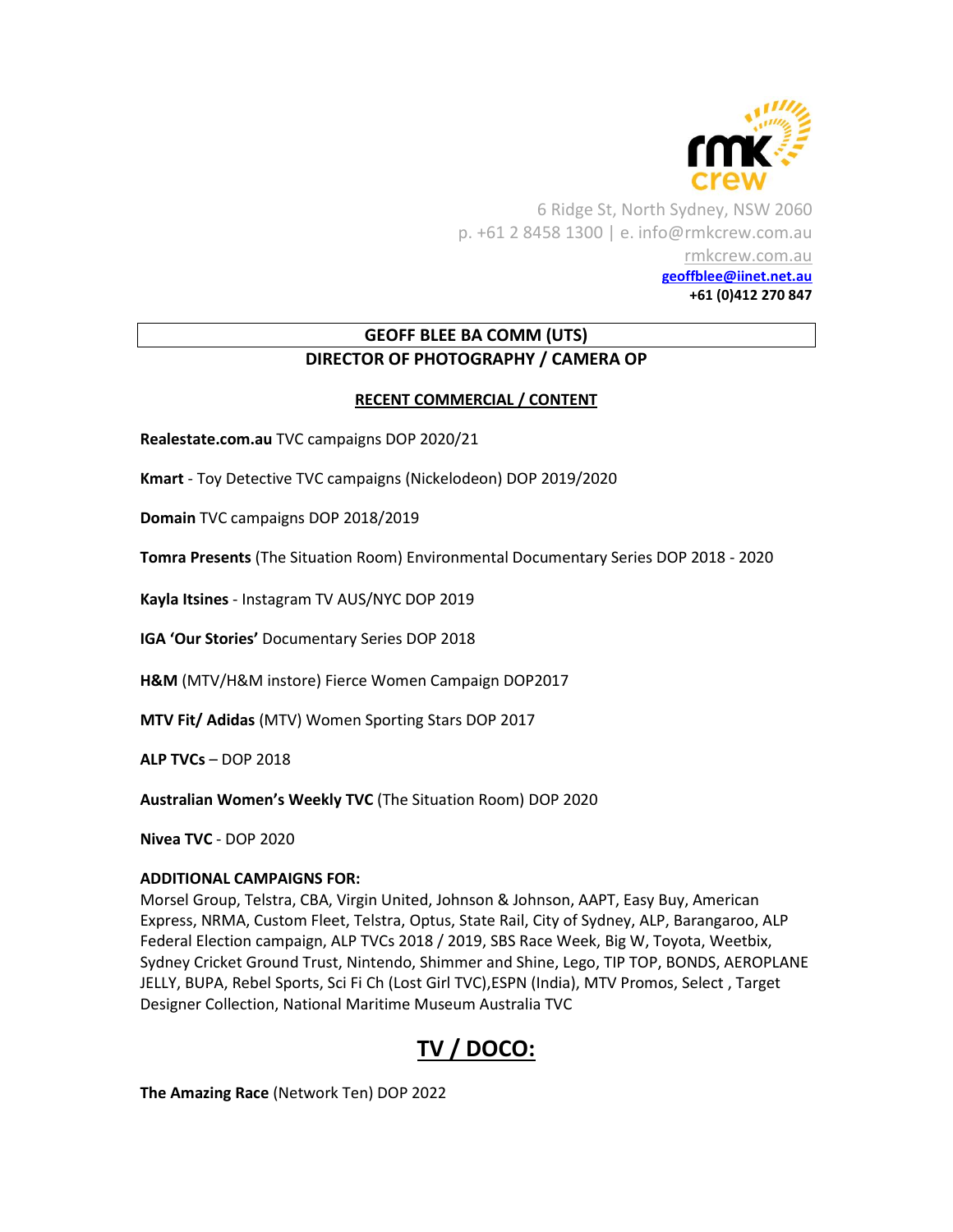**Unheard** (Amazon Prime/Lad Bible) DOP 2020/21 **CKN Nickelodeon** (Nickelodeon) DOP 2020 **Ready Set Dance** (Nickelodeon) DOP 2020 **Selling Sunsets** (Amazon Prime) Additional camera 2020 **The Living Room** (CH10) Additional Location DOP 2020/21 **Healthy Homes** Additional camera 2020 **Buy To Build** Additional camera 2020 **The Amazing Race** (Network Ten) Camera Operator 2019, 2020 **Catalyst** (ABC) Additional DOP 2018/19/20 **CMC Rocks** (CMC) Music Documentary DOP 2019 **Who Do You Think You Are Mandy Moore (USA)** (Shed Media) DOP Australian Shoot 2018 **Wow! That's Amazing.** (Discovery Channel, Beyond Productions) DOP 2018 **NBN – Epic Australians** (CH9) Documentary DOP 2017 **The Daily Show with Trevor Noah** (Comedy Central) Story DOP 2017 **AI – Lateline** (ABC) Documentary DOP 2017 **Dr Karl's Outrageous Acts of Science** (Discovery, Fred Bird) DOP 2017 **Zero Fucks Cooking** (The Situation Room) DOP2016 **Married at First Sight** (Shine) DOP 2016 **Life on the Line** (Sceentime) Science Doco Series Additional DOP 2016 **The Embassy** (CH9) 13 part doco series (Bangkok) DOP 2016 **Unreal Estate** (CH9) DOP 2016 **Julia Zemiro's Home Delivery** (ABC, CJZ) 2014-15 **Play Along With Sam** (Nickelodeon) DOP 2014-15-16 **B430** (FOXTEL-VMUSIC, FOX 8) 6 Part travel show DOP 2015 **We are Young / Student Swap** (Active TV/ CCTV CHINA/ Wild Bear.) 8 part doco series Beijing, Aust. DOP 2015

**The Bunker** (Projekta/ CH7) Golf show 6 x Eps DOP 2015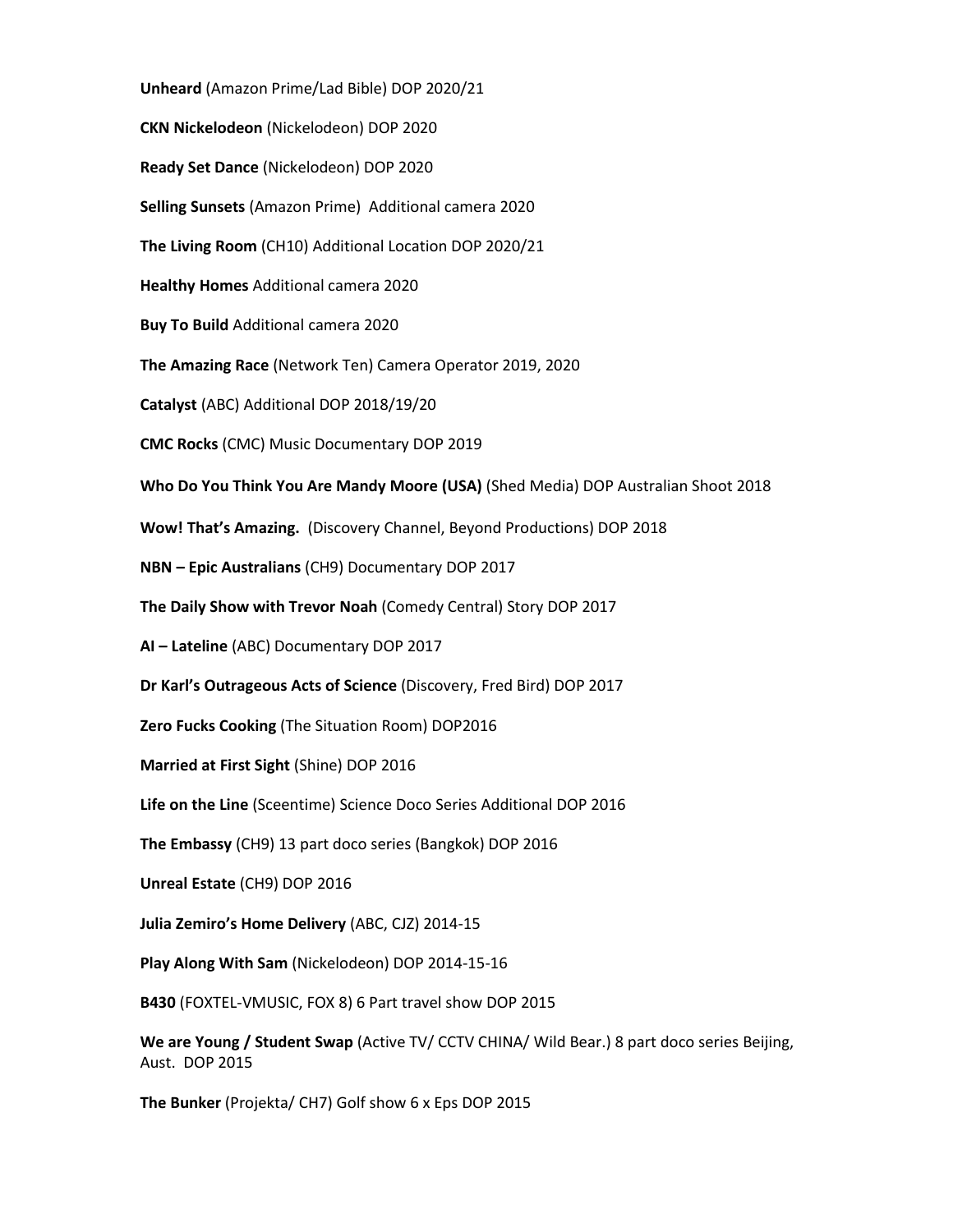**First Time Parents** (ABC, Southern Star) DOP 2014

**Bondi Rescue**: Season 3, 4, 5, 6, 8, 9, 10, 12(Cordell Jigsaw) Additional DOP 2008-20

**The Amazing Race** (CH 7 Aust) Opening arrival sequence DOP 2014

**Sunday Night;** (Ch7) Story DOP 'Red Shirt Rebellion'- Thailand ( 2010) Additional Freelance cameraman 2010-14

**The Voice, Voice Kids** (Shine Aust) Cameraman 2014

**Aussies in Bali** (CH 7, Eyeworks) Additional DOP 2013

**Westbrook** (Foxtel/Graham McNiece Prod) Documentary DOP 2013

**Shark Girl** (Smithsonian Channel/Kauffman Prod) DOP 2013

**Grand Designs Aust** (Lifestyle Channel) DOP 2013

**Bottlo** (Comedy Channel, Harry M Miller Group) Comedy Skit Drama DOP 2014

**Foxtel Music Channels** (CHV, Music Max, CMC) Master IVs, Live Performance,

**MTV Aust**, World Stage Master IVs, MTV Buzz TVCs, Branded Content Artist/Celebrity Profiles, Live Performance DOP 1999-2014

**Wildlife at the Zoo** (ABC – Imagination TV) DOP 2011,12,13

**Location Location Location** Series 1(Lifestyle Channel – Shine Aust) DOP 2011/12

**Deadly Women** series 5/6 (Discovery Channel - Beyond) USA DOP 2011/12

**Excess Baggage** (Ch 9) contestant profiles DOP 2011

**Can of Worms** (ABC – Zapruders) DOP 2011

**Behind Mansion Walls** (Discovery Channel - Beyond) USA 2010 DOP

**Relocation Relocation** (Lifestyle Channel – Shine Aust.) 2010 DOP

**Hardliners** (Fox 8) 2010, Season 1 DOP

**Australia's Next Top Model** (Foxtel) 2010, Profiles DOP

**Sleek Geeks;** (ABC, Cordell Jigsaw)2010, series 2, DOP

**Lifestyle Channel;** 2009/10**,** Station Idents, DOP

**Biggest Loser UK;** (Lifestyle Channel) 2009, Aust Hostings, DOP

**Australian Idol;** (Freemantle Media, CH10) 2009, Artist profiles, DOP